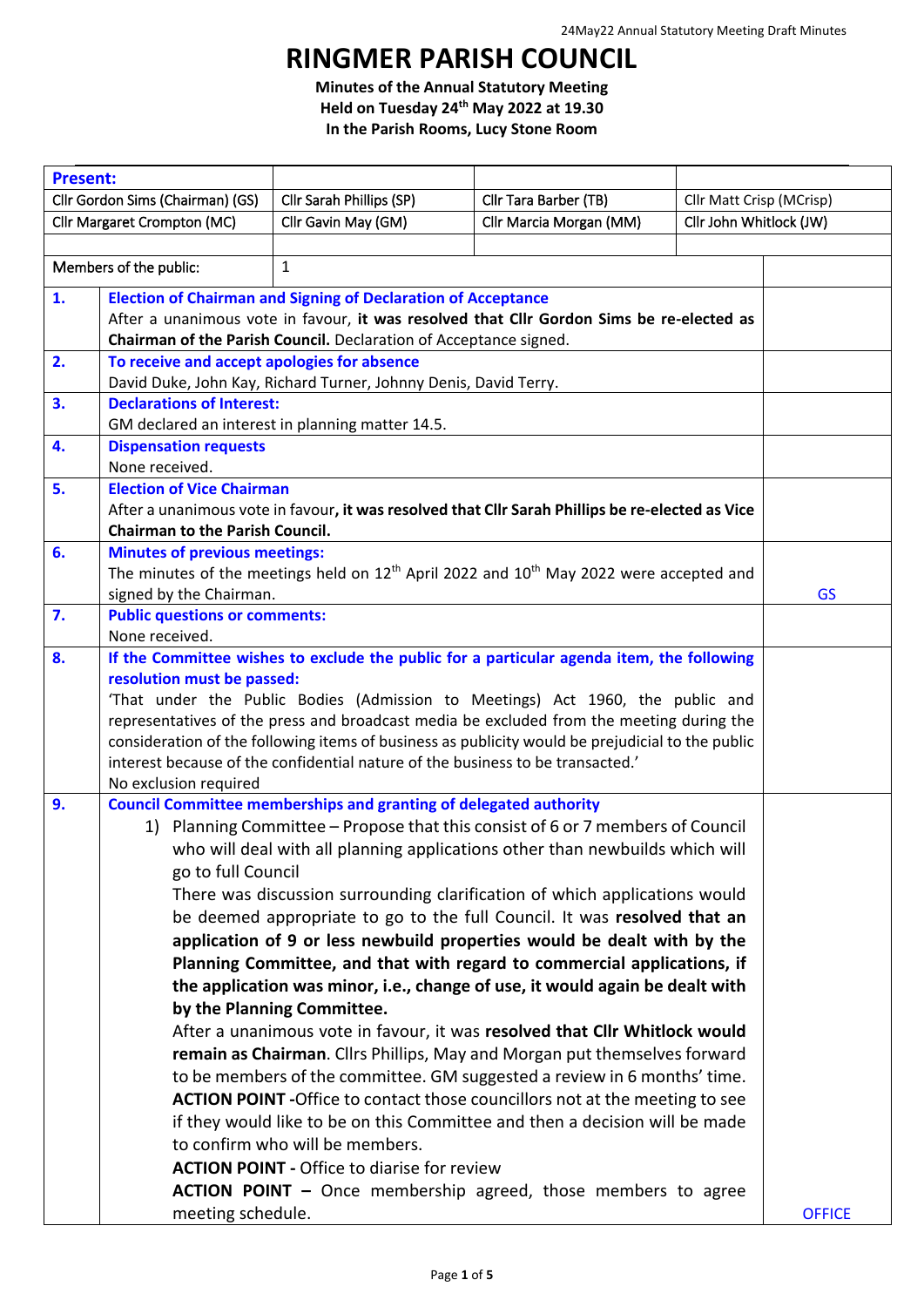|       | 2) Office & Finance Committee – Chairman, and 4 other Members of the Council.                             |               |
|-------|-----------------------------------------------------------------------------------------------------------|---------------|
|       | It was resolved that Cllr Terry would remain as Chairman, and that Cllrs Sims,                            |               |
|       | Phillips, May, and Morgan would remain as members. Cllr Kay had advised                                   |               |
|       | prior to the meeting that he was happy to remain a member but would step                                  |               |
|       | down if someone else wanted to become a member.                                                           |               |
|       | ACTION POINT - Office to contact those councillors not present at the meeting                             |               |
|       | to see if anyone would like to be a member of this committee.                                             | <b>OFFICE</b> |
|       | 3) Personnel Committee - Chair and Vice Chair and 2 other Members                                         |               |
|       | It was resolved that Cllr Sims would remain as Chairman and that Cllrs                                    |               |
|       | Phillips, May and Barber will remain as members.                                                          |               |
| 10.   |                                                                                                           |               |
|       | <b>Appointments to other bodies</b><br>1) Jubilee Cottages Housing Trust Management Committee - 5 Members |               |
|       | It was resolved that Cllr Duke would become a member and that Cllrs Phillips,                             |               |
|       | Crompton, Kay and Whitlock would remain as members.                                                       |               |
|       | 2) Cheyney Trust - No new appointment needed as there will be no vacancy until the                        |               |
|       | next administration term                                                                                  |               |
|       | 3) Ringmer Village Hall Management Committee - 1 Member                                                   |               |
|       | It was resolved that Cllr Terry would remain a member.                                                    |               |
|       | 4) Lewes District Association of Local Councils - Vice and Vice Chair                                     |               |
|       | It was resolved that Cllr Denis and Cllr Turner would remain as representatives.                          |               |
|       | 5) Liaison Cllr for Police Liaison                                                                        |               |
|       | It was resolved that Cllr Crisp would become the Liaison Cllr.                                            |               |
|       | 6) Sussex Police - Joint Action Group                                                                     |               |
|       | It was resolved that Cllr Phillips would remain the representative.                                       |               |
|       | 7) Liaison Cllr Ringmer businesses                                                                        |               |
|       | It was resolved that Cllr Kay would remain as Liaison Cllr.                                               |               |
|       | 8) Liaison Cllr for Ringmer schools                                                                       |               |
|       | It was resolved that Cllr Morgan would remain as Liaison Cllr.                                            |               |
|       | 9) Liaison Cllr Ringmer Village Shop Association                                                          |               |
|       | It was resolved that Cllr May would remain as Liaison Cllr.                                               |               |
|       | 10) Liaison Cllr for Leisure Services                                                                     |               |
|       | It was resolved that Cllr Morgan would remain as Liaison Cllr.                                            |               |
|       | Other appointments can be made as the need arises                                                         |               |
| 11.   | <b>Policies for review and adoption</b>                                                                   |               |
|       | 1) Ringmer Parish Council Standing Orders - NALC have made changes to points c. and f.                    |               |
|       | and deleted point g. of the Financial Controls and Procurement (pages 21 & 22).                           |               |
|       | 2) Ringmer Parish Council Financial Regulations.                                                          |               |
|       | 3) Ringmer Parish Council Code of Conduct.                                                                |               |
|       | Policies agreed and adopted                                                                               |               |
|       | ACTION POINT - Office to post adopted documents on website.                                               | <b>OFFICE</b> |
| 12.   | To agree dates for the Full Council Meetings                                                              |               |
|       | List of dates circulated and agreed.                                                                      |               |
|       | ACTION POINT - Office to post dates on website and noticeboards.                                          | <b>OFFICE</b> |
| 13.   | <b>Reports from District and County Councillors (Up to 15 mins)</b>                                       |               |
|       | <b>East Sussex County Councillor</b>                                                                      |               |
|       | Lewes District Council                                                                                    |               |
|       | To receive and accept any reports submitted                                                               |               |
|       | Report from Maria Caulfield received and accepted.                                                        |               |
| 14.   | <b>Planning Matters: To consider responses to Planning Applications</b>                                   | <b>ALL</b>    |
| 14.1. | LW/21/0559 - Old Chapel Farm, Green Lane, Ringmer, East Sussex, BN8 5AD                                   |               |
|       | REVISED DESCRIPTION - Change of use of land to be used as a camp site for three Shepherds'                |               |
|       | Huts only, together with single storey shop/tearoom/toilet, and formation of new vehicular                |               |
|       | access to the site and parking area for 5 cars. Retention of single storey workshop and store             |               |
|       | already constructed on site.                                                                              |               |
|       | RESOLVED - Parish Council decision - Supports this application.                                           |               |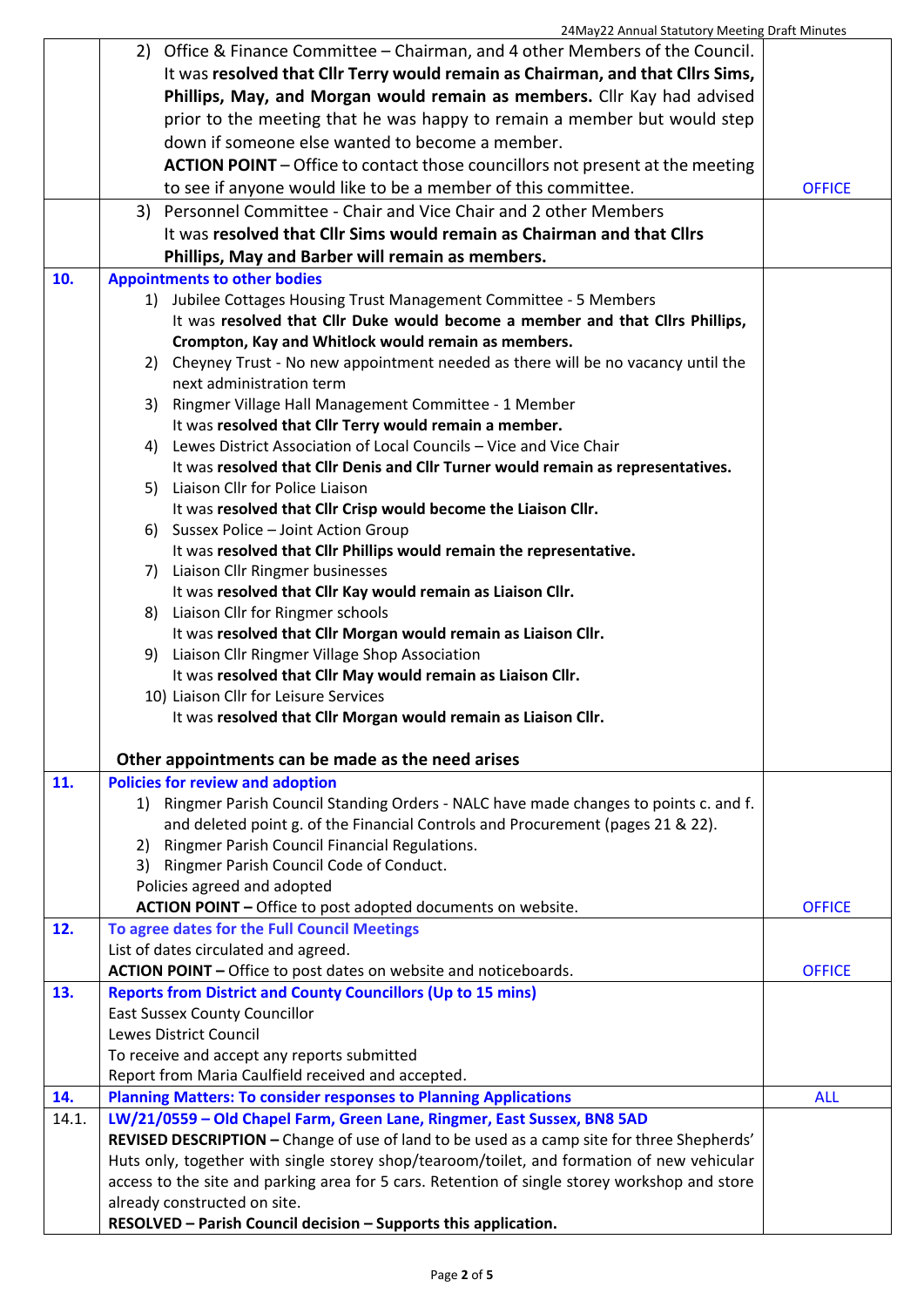|      | 24May22 Annual Statutory Meeting Draft Minutes                                                                                                                         |                  |
|------|------------------------------------------------------------------------------------------------------------------------------------------------------------------------|------------------|
| 14.2 | LW/22/0218 The White House, Old Uckfield Road, Ringmer, East Sussex, BN8 5RX                                                                                           |                  |
|      | Single storey rear extension with flat roof and 2no. roof lanterns, and replacement rear first                                                                         |                  |
|      | floor dormer                                                                                                                                                           |                  |
|      | RESOLVED - Parish Council decision - Supports this application.                                                                                                        |                  |
| 14.3 | LW/22/0231 - Barn 2 Land Adjacent to Chalkham Farm, Uckfield Road, Stoneham, Ringmer                                                                                   |                  |
|      | East Sussex BN8 5RL Change of use of existing buildings and yard to a vehicle and car parts re-                                                                        |                  |
|      | sale facility with ancillary end of life vehicle dismantling and depollution                                                                                           |                  |
|      | RESOLVED - Parish Council decision - no comment.                                                                                                                       |                  |
| 14.4 | LW/22/0232 - 1 The Denes, Laughton Road, Ringmer, East Sussex, BN8 5NG                                                                                                 |                  |
|      | Creation of driveway by dropping the kerb                                                                                                                              |                  |
|      | RESOLVED - Parish Council decision - Supports this application.                                                                                                        |                  |
| 14.5 | LW/22/0282 - Land to the South of the Broyle, Ringmer, East Sussex                                                                                                     |                  |
|      | Erection of 70 residential dwellings; with access and parking, the provision of open space, play                                                                       |                  |
|      | space and ecology areas with associated vehicular and pedestrian access and landscaping                                                                                |                  |
|      | RESOLVED - Parish Council decision - Objects                                                                                                                           |                  |
|      | ACTION POINT - JW to draft a response and forward to the Clerk.                                                                                                        | JW               |
| 14.6 | LW/22/0290 - 7 The Broyle, Ringmer, East Sussex, BN8 5NP                                                                                                               |                  |
|      | Single storey first floor rear extension with the addition of 1no window to side                                                                                       |                  |
| 14.7 | RESOLVED - Parish Council decision - Supports this application.                                                                                                        |                  |
|      | LW/22/0312 - Broyle Mill Farm, The Broyle, Ringmer, East Sussex, BN8 5AR<br>Removal of existing mobile home and demolition of existing redundant barn; construction of |                  |
|      | detached two storey barn style dwelling (resubmission of LW/21/0393)                                                                                                   |                  |
|      | RESOLVED - Parish Council decision - Objects                                                                                                                           |                  |
|      | <b>i Government Policy</b>                                                                                                                                             |                  |
|      | ii. Design, appearance, and materials                                                                                                                                  |                  |
|      | iii. Layout and density of buildings                                                                                                                                   |                  |
|      | Exceeds limit allowed with no affordable housing provision                                                                                                             |                  |
| 14.8 | <b>Planning Matters: All Decisions</b>                                                                                                                                 |                  |
|      | LW/21/0931 - Oak Side Farm Campsite, Green Lane, Ringmer, BN8 5AD - Approved                                                                                           |                  |
|      | LW/22/0200 - Pilon Danes, Laughton Road, Ringmer, BN8 5NH - Approved                                                                                                   |                  |
|      | LW/22/0209 - 9 Mill Road, Ringmer, BN8 5HY - Approved                                                                                                                  |                  |
|      | LW/22/0213 - The White Cottage, Old Uckfield Road, Ringmer, BN8 5RX - Approved                                                                                         |                  |
| 14.9 | <b>Planning Matters: Awaiting Decision</b>                                                                                                                             |                  |
|      | LW/22/0238 - 7 Anchor Field, Ringmer, BN8 5QN                                                                                                                          |                  |
|      | LW/22/0254 - Land East of Uckfield Road (A26), Ringmer                                                                                                                 |                  |
|      | LW/22/0255 - Land between The Broyle and Round House Road, Ringmer                                                                                                     |                  |
|      | LW/22/0273 - Elm Tree Cottage, Lewes Road, Ringmer, BN8 5NE                                                                                                            |                  |
|      | LW/22/0274 - Elm Tree Cottage, Lewes Road, Ringmer, BN8 5NE                                                                                                            |                  |
|      | LW/22/0290 - 7 The Broyle, Ringmer, BN8 5NP                                                                                                                            |                  |
|      | LW/22/0312 - Broyle Mill Farm, The Broyle, Ringmer, BN8 5AR                                                                                                            |                  |
| 15.  | Ringmer Gliding Club - to receive an update                                                                                                                            |                  |
|      | SP had queried with Emily O'Brien why work has continued at the Gliding Club even though                                                                               |                  |
|      | the planning permission expired in Sept 21. She had asked Emily to check the current operating                                                                         |                  |
|      | conditions as the club advertises evening flights which is outside of the permitted conditions.                                                                        |                  |
|      | It was resolved that SP would assist the office in drafting a letter to Leigh Palmer, Head of                                                                          |                  |
|      | Planning at LDC, expressing the council's concerns that the Gliding Club is operating outside                                                                          |                  |
|      | of their permitted conditions and is continuing with works post expiry of planning                                                                                     |                  |
|      | permission.                                                                                                                                                            |                  |
|      | ACTION POINT - Office to liaise with SP.                                                                                                                               | <b>SP/OFFICE</b> |
| 16.  | To receive an update on joint letter to LDC - Re. Housing Targets and Methodology                                                                                      |                  |
|      | GS reported that a letter has been sent jointly from local councils to LDC requesting that they                                                                        |                  |
|      | liaise with neighbouring Local Planning Authorities and campaign against the excessive                                                                                 |                  |
|      | housing targets that result from the Standard Method. Response has been received from LDC.                                                                             |                  |
|      | A response is awaited.                                                                                                                                                 |                  |
|      |                                                                                                                                                                        | <b>GS</b>        |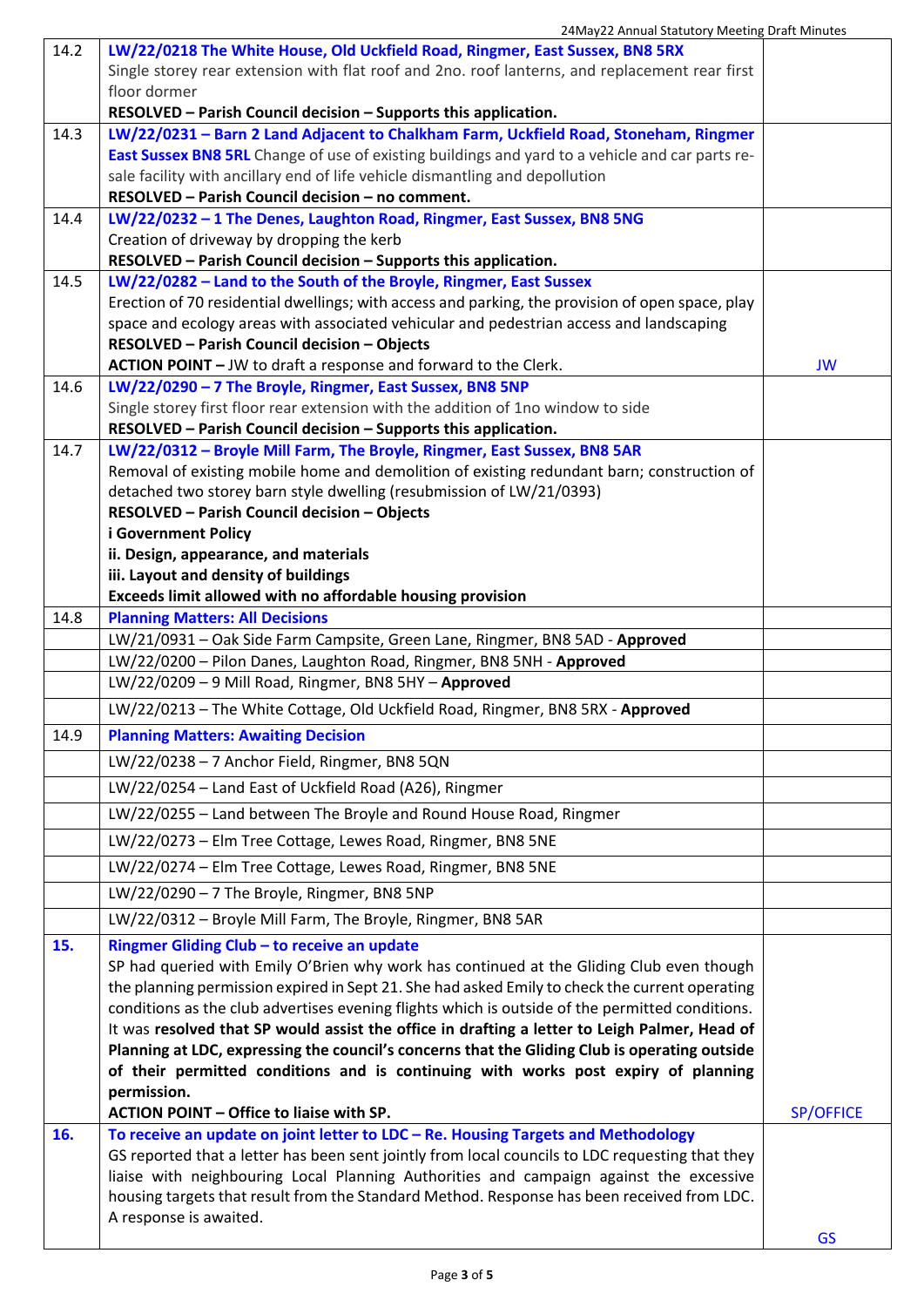| 17.  | <b>Governance Matters</b>                                                                                          |                  |
|------|--------------------------------------------------------------------------------------------------------------------|------------------|
| 17.1 | Swimming Pool - To receive an update on the Swimming Pool Group's response with further                            |                  |
|      | information and a more detailed business case.                                                                     |                  |
|      | SP reported: a positive meeting with LDC and ESCC. The ESCC consultation is now open. There                        |                  |
|      | will be a further meeting with Rob Cottrill from LDC to see if/how they can assist. KAR do not                     |                  |
|      | wish to run the swimming pool and have pointed out that safeguarding must be considered if                         |                  |
|      | the current model (school use only during school hours) is to be revised. ESCC are to meet with                    |                  |
|      | KAR and will report back to us after that. TB has organised a visual campaign with banners put                     |                  |
|      | up around the village.                                                                                             | <b>JD</b>        |
| 17.2 | To receive an update on combining the Strategic Plan Working Group (SPWG) and the                                  |                  |
|      | Communications Working Group (CWG).                                                                                |                  |
|      | Ongoing                                                                                                            | <b>SP</b>        |
| 17.3 | To receive an update on RPC Assets of Community Value. In discussion Anchor Inn, Fingerpost                        |                  |
|      | Field, Ringmer Swimming Pool, Anchor Field and Car Park.                                                           |                  |
|      | Ongoing - SP requested that we look at Ringmer Swimming Pool as a matter of urgency                                |                  |
|      | <b>ACTION POINT- Office to deal with SP request.</b>                                                               | <b>OFFICE</b>    |
| 18.  | <b>Highways Matters</b>                                                                                            |                  |
|      | To receive an update.                                                                                              |                  |
|      | No update.                                                                                                         | <b>SP</b>        |
| 19.  | <b>Open Spaces and related Matters:</b>                                                                            |                  |
| 19.1 | To receive an update on the Parish Council's Assets Survey and bin audit.                                          |                  |
|      | Ongoing.                                                                                                           | <b>OFFICE/SP</b> |
| 19.2 | To receive an update on the Bus Shelter at The Cock Inn.                                                           |                  |
|      | Ongoing.                                                                                                           | JD               |
| 19.3 | Skatepark - discuss the Fingerpost Field draft lease                                                               |                  |
|      | New draft lease received. It was resolved to sign the lease.                                                       |                  |
|      | JW advised that planning application for the Skatepark has been prepared. It was resolved                          |                  |
|      | that this will now be submitted by JW.                                                                             | <b>JW</b>        |
| 19.4 | Village Green Play Area - To receive any updates and agree any actions                                             |                  |
|      | GS reported that this is on track for inspection on 31 <sup>st</sup> May 2022 and, providing it passes, will       |                  |
|      | be ready for re-opening. Funds from LDC have been requested under Section 106.                                     | <b>GS</b>        |
| 19.5 | Grounds Maintenance -                                                                                              |                  |
|      | Jubilee Gardens - To consider replacing chain hung pointed posts with a timber border or<br>i)                     |                  |
|      | other (8 currently need repairing. Last repaired in December 2021 - £188.56).<br>It was resolved to replace these. |                  |
|      | <b>ACTION POINT</b> - Office to organise quotes.                                                                   | <b>OFFICE</b>    |
|      | Jubilee Gardens - To consider bark quotations. Works already completed as under limit                              |                  |
|      | ii)<br>set for quotation needs.                                                                                    |                  |
|      | iii) Wild Flower Project - To receive an update on the agreement between the Wild Flower                           |                  |
|      | Project and contractor. GM reported an agreed compromise which does not add to                                     |                  |
|      | contractor costs. This to be reviewed at the end of the year.                                                      |                  |
|      | iv) ACTION POINT- Office to diarise for review.                                                                    | <b>GM/OFFICE</b> |
|      | To receive any further updates and agree any actions - none.<br>V)                                                 |                  |
| 19.6 | Field House - To receive an update and agree any actions                                                           |                  |
|      | GS to make contact again with the donors. GS reported that the Church have agreed in                               |                  |
|      | principle to allow access to the field.                                                                            |                  |
|      | <b>ACTION POINT</b> - Office to arrange quotes for works.                                                          | <b>OFFICE</b>    |
| 19.7 | Anchor Field - Proposal for open space.                                                                            |                  |
|      | Options discussed. GM suggested waiting until the hoarding is removed so that the space can                        |                  |
|      | be properly visualised. JW advised that there will be a footpath going across this space.                          |                  |
|      | It was resolved to defer this item as per GM's suggestion.                                                         |                  |
|      | ACTION POINT - Office to put back on Agenda once hoarding is removed.                                              | <b>OFFICE</b>    |